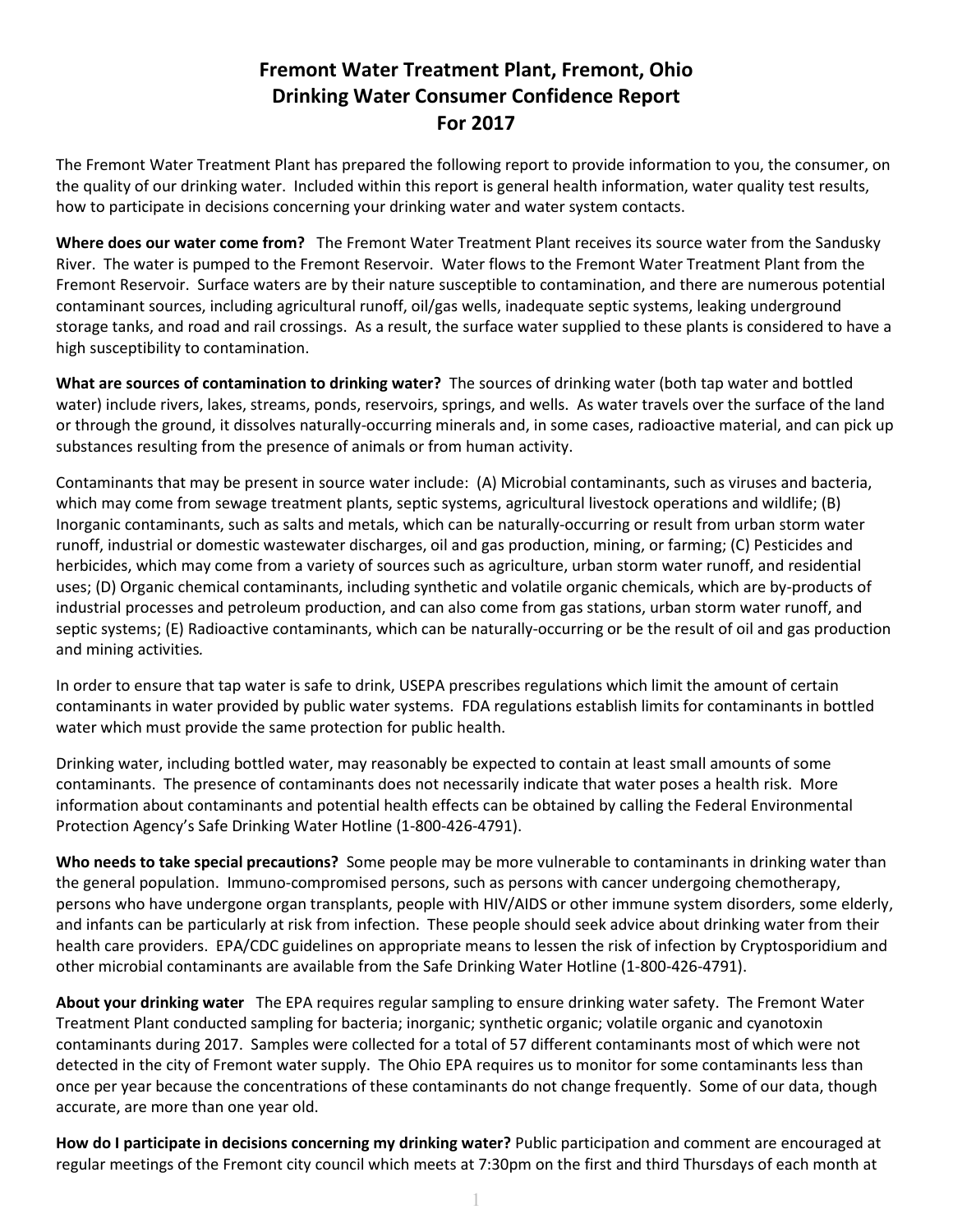the Fremont Municipal Building.For more information on your drinking water or additional copies you may contact Stephen Lamale at 419-332-3581. This report is also available on the City of Fremont website at www.fremontohio.org.

In 2017 we had an unconditioned license to operate our water system. Listed below is information on those contaminants that were found in the city of Fremont drinking water. The presence of contaminants in the water does not necessarily indicate that the water poses a health risk. The Ohio EPA requires us to monitor for certain contaminants less than once a year because the concentrations of these contaminants do not change frequently.

| <b>Contaminants</b><br>(Units)                                 |  | <b>MCLG</b>      | <b>MCL</b>                                  | Level<br>Found   | <b>Range of</b><br><b>Detections</b> | <b>Violation</b>                      | <b>Sample</b><br>Year | <b>Typical Source of Contaminants</b>                                                                                             |  |
|----------------------------------------------------------------|--|------------------|---------------------------------------------|------------------|--------------------------------------|---------------------------------------|-----------------------|-----------------------------------------------------------------------------------------------------------------------------------|--|
| Microbiological                                                |  |                  |                                             |                  |                                      |                                       |                       |                                                                                                                                   |  |
| Turbidity (%<br>samples meeting<br>standard)                   |  | <b>NA</b>        | TT                                          | 100              | 100-100                              | No                                    | 2017                  | Naturally present in the<br>environment                                                                                           |  |
| Turbidity (NTU) <sup>1</sup>                                   |  | <b>NA</b>        | TT                                          | 0.12             | $0.04 - 0.12$                        | No                                    | 2017                  | Soil Runoff                                                                                                                       |  |
| <b>Total Coliform</b>                                          |  | 0                | 0                                           | 1                | $0 - 1$                              | No                                    | 2017                  | Naturally present in the<br>environment                                                                                           |  |
| <b>Inorganic Contaminants</b>                                  |  |                  |                                             |                  |                                      |                                       |                       |                                                                                                                                   |  |
| Barium (ppm)                                                   |  | $\overline{2}$   | 2                                           | 0.02             | $0.02 - 0.02$                        | No                                    | 2017                  | Discharge of drilling wastes;<br>Discharge from metal refineries;<br>Erosion of natural deposits                                  |  |
| Fluoride (ppm)                                                 |  | 4                | 4                                           | 1.20             | $0.72 - 1.20$                        | No                                    | 2017                  | Erosion of natural deposits;<br>Water additive that promotes<br>strong teeth; Discharge from<br>fertilizer and aluminum factories |  |
| Nitrate (ppm)                                                  |  | 10               | 10                                          | 4.40             | $1.44 - 4.40$<br><b>No</b>           |                                       | 2017                  | Runoff from fertilizer use;<br>Leaching from septic tanks;<br>sewage; Erosion of natural<br>deposits                              |  |
| <b>Disinfection By-Products</b>                                |  |                  |                                             |                  |                                      |                                       |                       |                                                                                                                                   |  |
| Total<br>Trihalomethanes<br>(ppb)                              |  | $\mathbf 0$      | 80                                          | 63.1             | $6.5 - 84.9$                         | No                                    | 2017                  | By-product of water chlorination                                                                                                  |  |
| <b>Haloacetic Acids</b><br>(ppb)                               |  | 0                | 60                                          | 17.7             | $0 - 22.5$                           | No                                    | 2017                  | By-product of water chlorination                                                                                                  |  |
| <b>Residual Disinfectants</b>                                  |  |                  |                                             |                  |                                      |                                       |                       |                                                                                                                                   |  |
| Chlorine (ppm)                                                 |  | $MRDL=4$<br>mg/l | $MRDL=$<br>$4$ mg/l                         | 1.29             | $1.05 - 1.36$                        | No                                    | 2017                  | Water additive used to control<br>microbes                                                                                        |  |
| Total Organic Carbon (TOC) <sup>2</sup>                        |  |                  |                                             |                  |                                      |                                       |                       |                                                                                                                                   |  |
| Min. Ratio of % removal<br><b>MCL</b><br>to required % removal |  | Level<br>Found   | Range of<br><b>Monthly</b><br><b>Ratios</b> | <b>Violation</b> | Sample<br>Year                       | <b>Typical Source of Contaminants</b> |                       |                                                                                                                                   |  |
| <b>TT</b>                                                      |  | 1                |                                             | 2.3              | $2.2 - 3.4$                          | No                                    | 2017                  | Normally present in the<br>environment                                                                                            |  |

## **TABLE OF DETECTED CONTAMINANTS**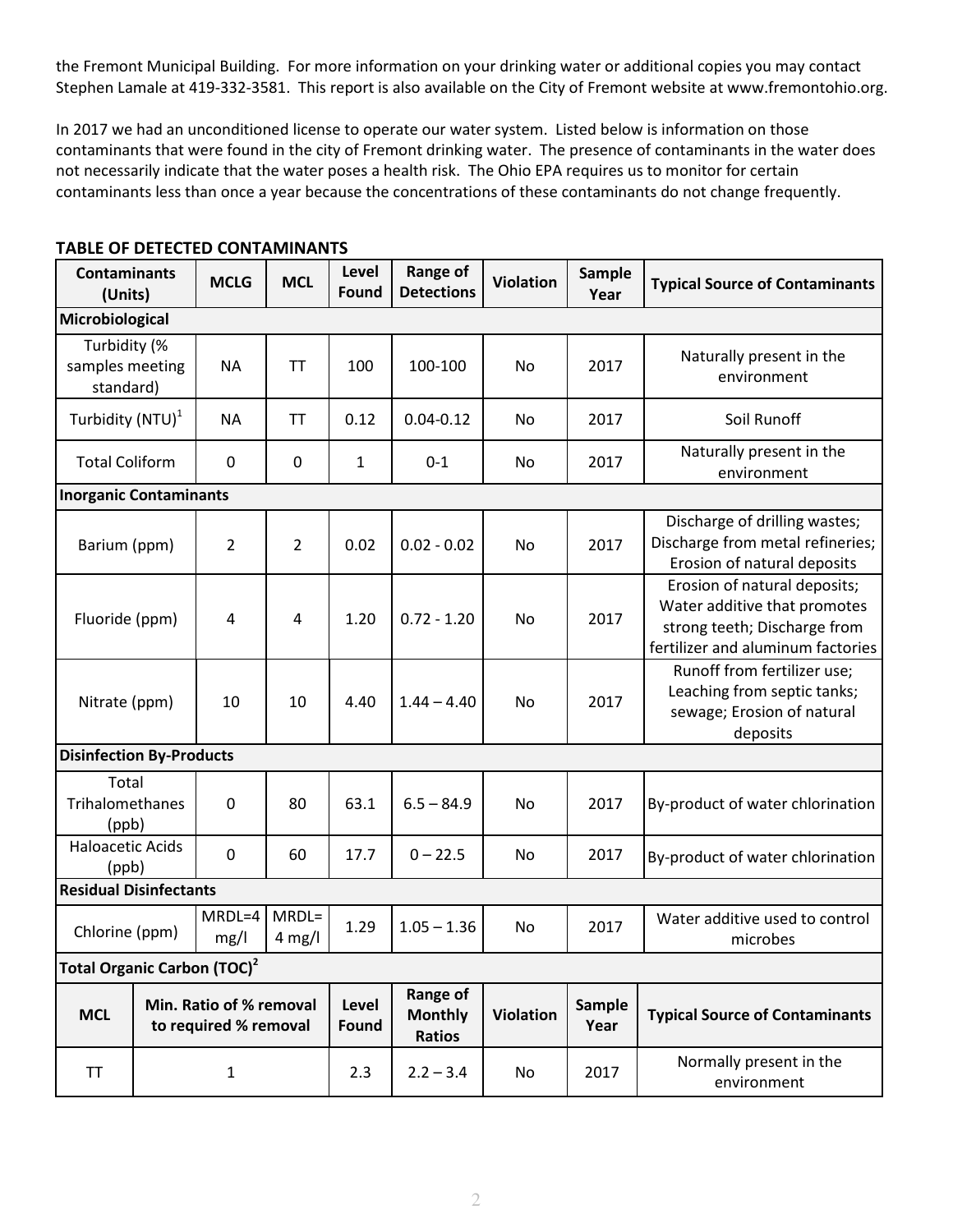| <b>Lead and Copper</b>         |                                                                                                       |                                                           |                                         |                  |                 |                                                                                                      |  |  |  |
|--------------------------------|-------------------------------------------------------------------------------------------------------|-----------------------------------------------------------|-----------------------------------------|------------------|-----------------|------------------------------------------------------------------------------------------------------|--|--|--|
| <b>Contaminants</b><br>(units) | <b>Action</b><br>Level<br>(AL)                                                                        | <b>Individual</b><br><b>Results over the</b><br><b>AL</b> | 90% of test<br>levels were<br>less than | <b>Violation</b> | Year<br>Sampled | <b>Typical source of Contaminants</b>                                                                |  |  |  |
| Lead $(ppb)^3$                 | 15 ppb                                                                                                | None                                                      | 0.0                                     | No.              | 2017            | Corrosion of household plumbing<br>systems; Erosion of natural deposits                              |  |  |  |
|                                | 0 out of 30 samples were found to have lead levels in excess of the lead action level of 15 ppb.      |                                                           |                                         |                  |                 |                                                                                                      |  |  |  |
| Copper (ppm)                   | $1.3$ ppm                                                                                             | None                                                      | 0.046                                   | N <sub>0</sub>   | 2017            | Erosion of natural deposits;<br>Leaching from wood preservatives;<br>Corrosion of household plumbing |  |  |  |
|                                | 0 out of 30 samples were found to have copper levels in excess of the copper action level of 1.3 ppm. |                                                           |                                         |                  |                 |                                                                                                      |  |  |  |

| <b>Unregulated Contaminants</b> |         |              |              |                  |               |  |  |  |
|---------------------------------|---------|--------------|--------------|------------------|---------------|--|--|--|
|                                 |         | Chromium-6   | Molybdenum   | <b>Strontium</b> | Vanadium      |  |  |  |
|                                 | Average | 0.89         | 3.95         | 2422             | 0.22          |  |  |  |
| Plant Tap (ppb)                 | Range   | $0.7 - 1.6$  | $1.76 - 6.0$ | $600 - 3500$     | $0.20 - 0.23$ |  |  |  |
| Distribution (ppb)              | Average | 1.04         | 4.67         | 2410             | 0.22          |  |  |  |
|                                 | Range   | $0.57 - 1.8$ | $3.28 - 6.6$ | $1030 - 3300$    | $0.22 - 0.23$ |  |  |  |

Unregulated contaminants monitoring helps EPA to determine where certain contaminants occur and whether it needs to regulate those contaminants. The results in this table are from sampling done for the Unregulated Contaminant Monitoring Rule in 2013.

**1 Turbidity** is a measure of the cloudiness of water and is an indication of the effectiveness of our filtration system. The turbidity limit set by the EPA is 0.3 NTU in 95% of the daily samples and shall not exceed 5 NTU at any time. As reported above, the Fremont WTP highest recorded turbidity result for 2017 was 0.12 NTU and lowest monthly percentage of samples meeting the turbidity limits was 100%.

**2 Total Organic Carbon (TOC)** The value reported under "Level Found" for Total Organic Carbon is the lowest ratio between the percentage of TOC actually removed to the percentage of TOC required to be removed. Our water system is in compliance with TOC removal requirements if the value is greater than one (1). A value less than one indicates a violation of the TOC requirements.

**3 Lead Educational Information** If present, elevated levels of lead can cause serious health problems, especially for pregnant women and young children. Lead in drinking water is primarily from materials and components associated with service lines and home plumbing. The Fremont WTP is responsible for providing high quality drinking water, but cannot control the variety of materials used in plumbing components. When your water has been sitting for several hours, you can minimize the potential for lead exposure by flushing your tap for 30 seconds to 2 minutes before using water for drinking or cooking. If you are concerned about lead in your water, you may wish to have your water tested. Information on lead in drinking water, testing methods, and steps you can take to minimize exposure is available from the Safe Drinking Water Hotline at 800-426-4791or at http://www.epa.gov/safewater/lead.

## **Important Drinking Water Definitions**

- **Maximum Contaminant Level Goal (MCLG):** The level of a contaminant in drinking water below which there is no known or expected risk to health. MCLGs allow for a margin of safety.
- **Maximum Contaminant level (MCL):** The highest level of contaminant that is allowed in drinking water. MCLs are set as close to the MCLGs as feasible using the best available treatment technology.
- **Maximum Residual Disinfectant Level (MRDL):** The highest level of a disinfectant allowed in drinking water. There is convincing evidence that addition of a disinfectant is necessary for control of microbial contaminants.